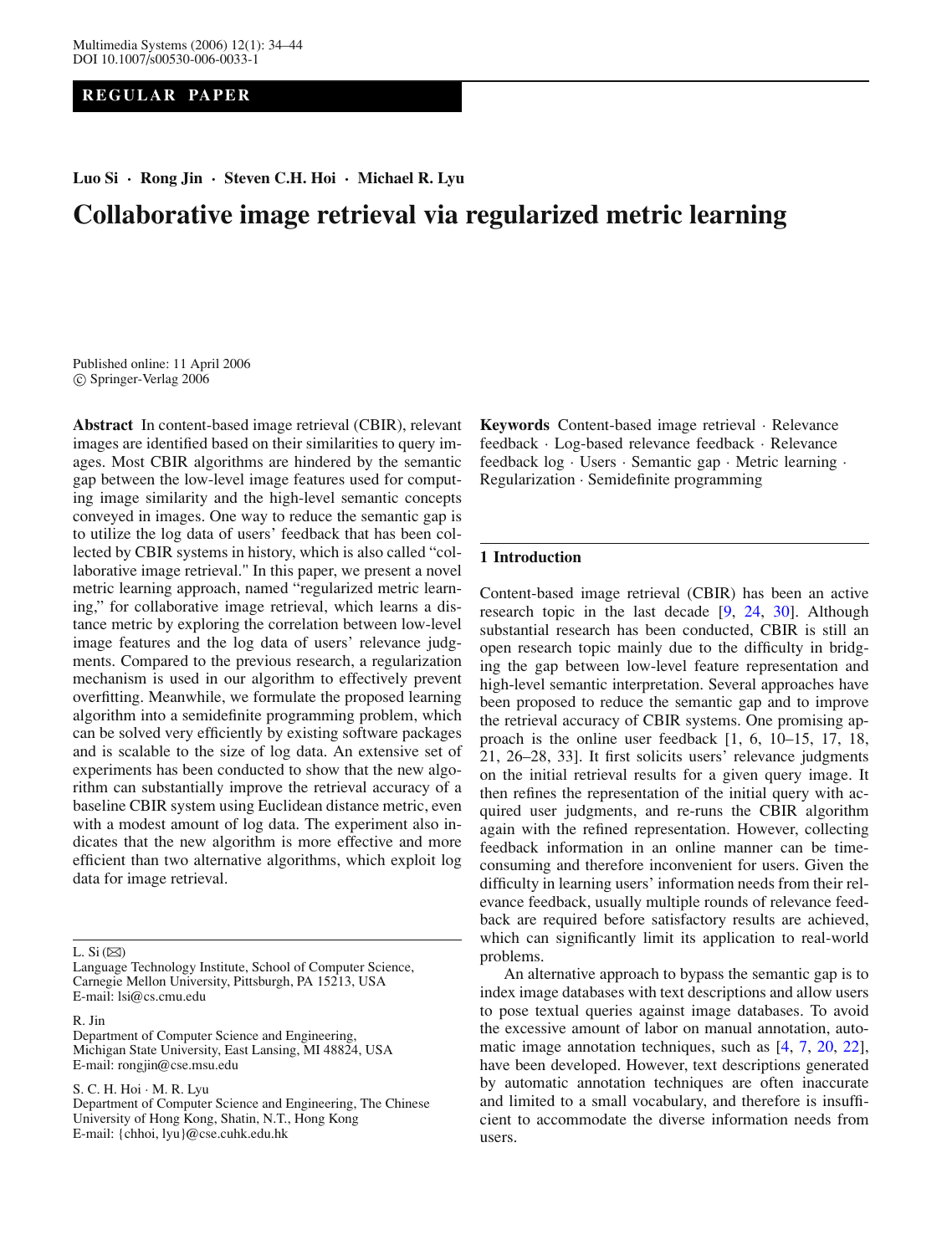Recently, there have been several studies on exploring the log data of users' relevance feedback to improve image retrieval [\[12,](#page-10-7) [15](#page-10-8), [16](#page-10-9), [25](#page-10-10), [36\]](#page-10-11). In these studies, the CBIR system collects relevance judgments from a number of users, which is also called "*log data*" in this paper. In addition to the low-level features, each image is also represented by the users' relevance judgments in log data. Most of these studies hypothesized that when two images are similar in their semantic content, they tend to be either favored or disliked simultaneously by many users. As a result, similar images tend to share similar representation in users' relevance judgments. In [\[25](#page-10-10)], several weighting schemes are proposed for the low-level image features that are based on log data. In [\[10,](#page-10-12) [11](#page-10-13)], a manifold learning algorithm is applied to learn a low-dimensional manifold from log data that better reflects the semantic relation among different images. In [\[15,](#page-10-8) [16](#page-10-9)], the log data of users' relevance judgments are used to improve relevance feedback techniques for image retrieval. We refer to the image retrieval approaches based on log data as "collaborative image retrieval."

In this work, we explore the log data of users' relevance judgments in a way that is different from the previous work. Unlike [\[25\]](#page-10-10) where manually designed weighting schemes based on log data are used to measure similarity of images, in this work, we propose to automatically learn the distance metric for the low-level features from the users' relevance judgements in log data. We hypothesize that, in each user feedback session, when two images are judged as relevant, they tend to be more similar in content than the case when one image is judged as relevant and the other is judged as irrelevant. Thus, our goal is to search for an appropriate distance metric for the low-level features such that the distance in low-level features is consistent with the users' relevance judgments in log data. To this end, we propose the "Min/Max" principle, which tries to minimize the distance between similar images and meanwhile maximize the distance between the feature vectors of dissimilar images. Based on this principle, we propose a new algorithm for metric learning, named "regularized distance metric learning," in which a regularization mechanism is introduced to improve the robustness of the learning algorithm. The new algorithm can be formulated into a Semidefinite Program-ming (SDP) problem [\[34\]](#page-10-14), and therefore can be solved efficiently by the existing package for SDP, such as SeDuMi [\[32](#page-10-15)], and is scalable to the size of log data.

Our work distinguishes from the previous work on exploiting log data for image retrieval in that it deals with the *real-world users* whereas much of the previous research used the synthesized log data in its study. In particular, we try to address the following challenging issues with the *real* log data:

• *Image retrieval with modest-sized log data.* Most previous studies assume that large amount of log data are available, and do not consider the scenarios when the size of log data is limited. Developing retrieval techniques for modest-sized log data is important, particularly when a CBIR system is in its early development and has not accumulated large numbers of relevance judgments from users. It is also important when the target images are not popular and are only equipped with a small number of users' relevance judgments.

- *Image retrieval with noisy log data.* Most previous studies assume that log data are clean and contain no noise. This is an unrealistic assumption given that users' relevance judgments are subjective and real-world users could make mistakes in their judgments. In our experiments with real-world users, we usually observed a number of erroneous relevance judgments, ranging from 5 to 15% of all judgments. As will be shown later in the empirical study, the noise in users' relevance judgments can significantly degrade the retrieval accuracy of a CBIR system.
- *Efficiency and scalability.* Most previous studies emphasize the effectiveness of their algorithms on improving CBIR. Few of them examine the efficiency and scalability of their algorithms. The issue of efficiency and scalability is extremely important for this technique to be practical, particularly when we have to deal with largesized log data.

The rest of this paper is arranged as follows: the next section discusses the related research. Section 3 describes the proposed regularized metric learning algorithm. Section 4 explains our experimental methodology. Section 5 presents the experimental results. Section 6 discusses the limitation and future work. Section 7 concludes this work.

# <span id="page-1-0"></span>**2 Related work**

This work is related to previous studies on utilizing users' log data to enhance content-based image retrieval. It is also related to the research on distance metric learning. We will review the previous work on using log data first, followed by the review of metric learning algorithms.

Users' log data have been utilized in the previous work [\[15\]](#page-10-8) to improve online relevance feedback for CBIR. In [\[15\]](#page-10-8), the users' relevance judgments in log data is used to infer the similarities among images. For online retrieval, a set of relevant and irrelevant images are first obtained through the solicitation of users' relevance judgments. Then, based on the log data, images that are most similar to the judged ones are added to the pool of labeled examples, including both relevant and irrelevant images. A discriminative learning model, such as support vector machines (SVM) [\[5](#page-10-16)], is trained with the expanded pool of labeled images to improve the retrieval accuracy. This work differs from ours in that it requires online feedback from users, while our algorithm focuses on improving the accuracy of the initial around of image retrieval. Another recent research related to our work is to apply manifold learning to image retrieval  $[10, 11]$  $[10, 11]$  $[10, 11]$ . Their work has considered using log data for both CBIR with online feedback and CBIR without online feedback. Using the Laplacian Eigenmap [\[3](#page-10-17)], they constructed a low-dimensional semantic space for the low-level image features using log data. Given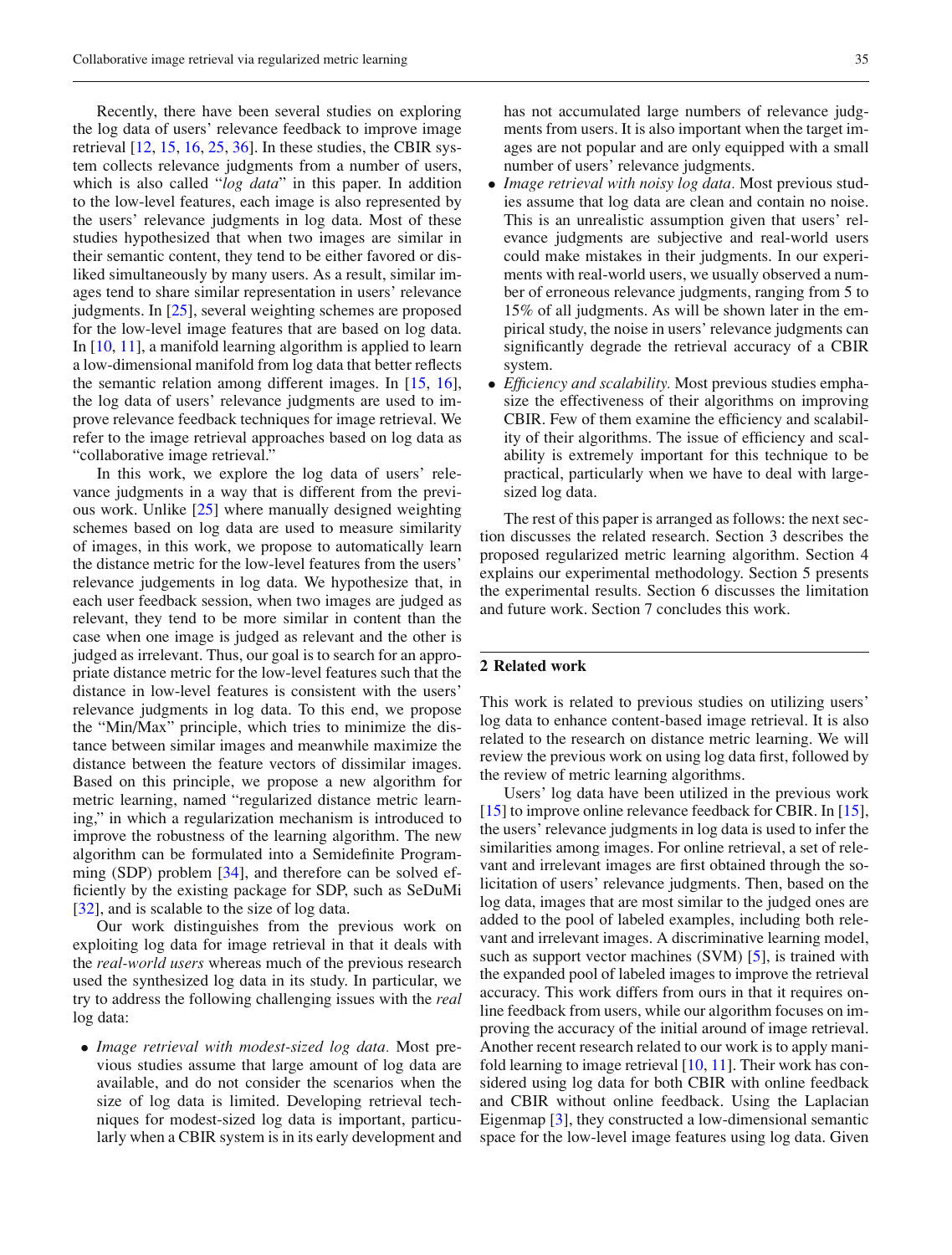the complicated distributions of image features, constructing a robust manifold for image features usually requires a large number of training data. In fact, according to our experiments, their algorithm works well when large numbers of users' relevance judgments are available. Its advantage appears to fade away when the size of log data is small. Finally, there are studies on designing weighting schemes for low-level image features based on log data [\[25\]](#page-10-10). In [\[25](#page-10-10)], weighting schemes, similar to the TF.IDF methods in text retrieval [\[29\]](#page-10-18), have been proposed and computed based on the log data of users' relevance judgments.

Another group of related work is the learning of distance metric [\[23](#page-10-19), [35](#page-10-20)]. One of the well-known research on this subject is [\[35\]](#page-10-20), which learns a distance metric under pairwise constraints. As it serves as the baseline in this study, we briefly describe it here.

Let  $C = {\mathbf{x}_1, \mathbf{x}_2, ..., \mathbf{x}_n}$  be the data collection where *n* is the number of data points in the collection. Each  $\mathbf{x}_i \in \mathbb{R}^m$ is a feature vector where  $m$  is the number of features. Let  $S$ be the set that contains pairs of similar data points, and D be the set that contains pairs of dissimilar data points. More precisely, we have

$$
S = \{(\mathbf{x}_i, \mathbf{x}_j) \mid \text{data points } \mathbf{x}_i \text{ and } \mathbf{x}_j \text{ are likely to belong to the same class} \}
$$
  

$$
\mathcal{D} = \{(\mathbf{x}_i, \mathbf{x}_j) \mid \text{data points } \mathbf{x}_i \text{ and } \mathbf{x}_j \text{ are unlikely to be in the same class} \}
$$
 (1)

Let  $A \in S^{m \times m}$  be the distance metric to be learned, which is a symmetric matrix of size  $m \times m$ . Then, for any two vectors **x**, **y** ∈  $\mathbb{R}^m$ , their distance is expressed as:

$$
d_{\mathbf{A}}(\mathbf{x}, \mathbf{y}) = \|\mathbf{x} - \mathbf{y}\|_{\mathbf{A}} = \sqrt{(\mathbf{x} - \mathbf{y})^{\mathrm{T}} \mathbf{A} (\mathbf{x} - \mathbf{y})}
$$

$$
= \text{tr}(\mathbf{A} \cdot (\mathbf{x} - \mathbf{y})(\mathbf{x} - \mathbf{y})^{\mathrm{T}})
$$
(2)

where product "·" is a pointwise matrix multiplication, and "tr" stands for the trace operator that computes the sum of diagonal elements of a matrix.

**A** is a valid metric as long as the distance between any two data points is nonnegative and satisfies the triangle inequality. This requirement is formalized as the positive semidefinite constraint for matrix **A**, i.e.,  $A \geq 0$  [\[34\]](#page-10-14). Furthermore, matrix **A** should be symmetric, namely  $\mathbf{A} = \mathbf{A}'$ . Note when **A** is an identity matrix  $\mathbf{I}_{m \times m}$ , the distance in Eq. [\(2\)](#page-1-0) becomes

$$
d_{\mathbf{A}}(\mathbf{x}, \mathbf{y}) = \sqrt{(\mathbf{x} - \mathbf{y})^{\mathrm{T}} \mathbf{I}(\mathbf{x} - \mathbf{y})} = \sqrt{(\mathbf{x} - \mathbf{y})^{\mathrm{T}}(\mathbf{x} - \mathbf{y})}
$$

Thus, we go back to the Euclidean distance.

Given the pairwise constraints in  $(1)$ ,  $[35]$  $[35]$  formulated the problem of metric learning into the following convex programming problem:

$$
\min_{\mathbf{A}} \sum_{(\mathbf{x}_i, \mathbf{x}_j) \in \mathcal{S}} ||\mathbf{x}_i - \mathbf{x}_j||_{\mathbf{A}}^2
$$
  
s. t. 
$$
\sum_{(\mathbf{x}_i, \mathbf{x}_j) \in \mathcal{D}} ||\mathbf{x}_i - \mathbf{x}_j||_{\mathbf{A}}^2 \ge 1
$$
  

$$
\mathbf{A} \ge 0
$$
 (3)

In the above, optimal metric **A** is found by minimizing the sum of squared distance between pairs of similar data points, and meanwhile satisfying the constraint that the sum of squared distance between dissimilar data points is larger than 1. In other words, this algorithm tries to minimize the distance between similar data points and maximize the distance between dissimilar data points at the same time. This is consistent with our Min/Max principle discussed in the Introduction section.

The algorithm in  $(3)$  has been shown to be successful on several machine learning testbeds [\[35](#page-10-20)]. But one potential problem with this method is that it does not address the issue of robustness, which is important when training data are noisy or the amount of training data is limited. Our algorithm is able to improve the robustness of metric learning by introducing a regularizer into the objective function, which is similar to the strategy used in large margin classifiers  $[5]$  $[5]$ . Furthermore, the optimization problem in  $(3)$  may not be solved efficiently since it does not fall into any special class of convex programming, such as quadratic programming [\[8\]](#page-10-21) and semidefinite programming [\[34\]](#page-10-14). In contrast, the proposed algorithm belongs to the family of semidefinite programming, which can be solved much more efficiently.

## <span id="page-2-0"></span>**3 Regularized metric learning and its application to CBIR**

As is discussed in the Introduction section, the basic idea of this work is to learn a desired distance metric in the space of low-level image features that effectively bridges the semantic gap. It is learned from the log data of users' relevance feedback based on the Min/Max principle, i.e., minimize/maximize the distance between the feature vectors of similar/dissimilar images. Log data, in this study, consist of a number of log sessions and each session corresponds to a different user query. In each log session, a user submits a query image to the CBIR system. After the initial results are retrieved by the CBIR system, the user provides relevance judgments for the top ranked images (i.e., 20 images in our experiment). To exploit the metric learning algorithm in [\(3\)](#page-1-0) for log data, we convert binary relevance judgments into pairwise constraints as in  $(1)$ . In particular, within each log session, images judged as relevant are regarded as similar to each other, and each dissimilar pair will consist of one relevant image and one irrelevant image. Thus, for each user query *q*, we have a set  $S_q$  for pairs of similar images and a set  $\mathcal{D}_q$  for pairs of dissimilar images. Based on this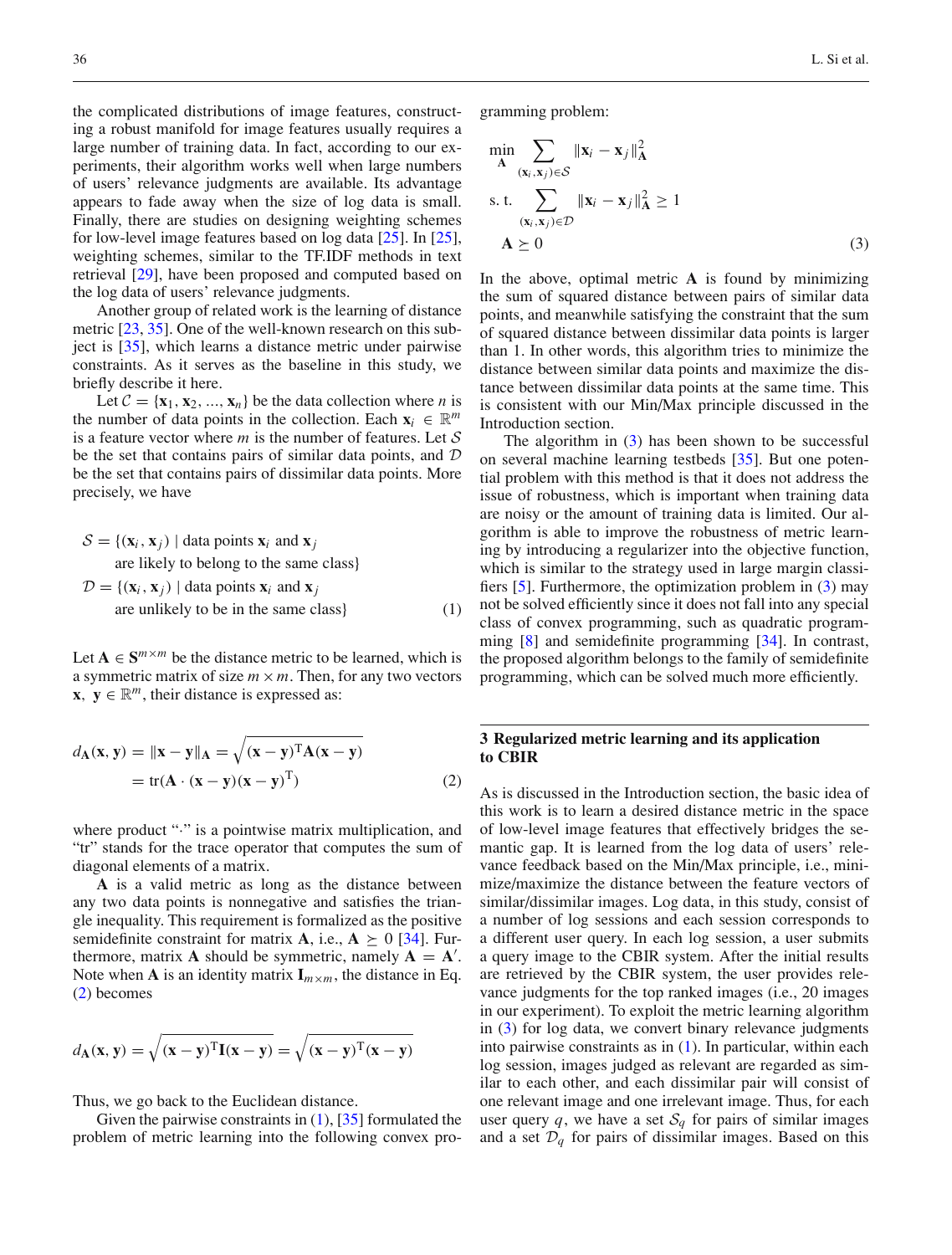treatment, we can now apply the framework in  $(3)$  to learn a distance metric **A** for low-level image features, i.e.,

$$
\min_{\mathbf{A}} \sum_{q=1}^{Q} \sum_{(\mathbf{x}_i, \mathbf{x}_j) \in \mathcal{S}_q} ||\mathbf{x}_i - \mathbf{x}_j||_{\mathbf{A}}^2
$$
  
s. t. 
$$
\sum_{q=1}^{Q} \sum_{(\mathbf{x}_i, \mathbf{x}_j) \in \mathcal{D}_q} ||\mathbf{x}_i - \mathbf{x}_j||_{\mathbf{A}}^2 \ge 1
$$
  

$$
\mathbf{A} \succeq 0
$$
 (4)

where *Q* stands for the number of sessions in log data.

*Remark* One natural question regarding the above treatment is that, although two images are judged as relevant by a user, they may still differ in many aspects. There are images that are judged differently by multiple users due to their different information needs. For example, two images could be judged both to be relevant by one user, and but only one being relevant by another user. Hence, it is questionable to treat relevant images as a similar pair. To answer this question, we need to understand that similar pairs  $S_q$  and dissimilar pairs  $\mathcal{D}_q$  play different roles in [\(4\)](#page-2-0). The pairs in dissimilar set  $\mathcal{D}_q$ are used to form the constraint and the pairs in the similar set  $S_q$  are used to form the objective. Thus, a solution **A** to [\(4\)](#page-2-0) must satisfy the constraint first before it minimizes the objective function. As a result, [\(4\)](#page-2-0) only ensures the image pairs in  $\mathcal{D}_q$  to be well separated in the feature space, but it does not guarantee that all the image pairs in  $S_q$  are close to each other. In other words, what is implied under the formulism in  $(4)$  is:

- When two images are judged as relevant in the same log session, they *could* be similar to each other,
- When one image is judged as relevant and another is judged as irrelevant in the same log session, they *must* be dissimilar to each other.

Clearly, the above assumption is closer to reality than the original one.

One problem with the formulism in  $(4)$  is that its solution may not be robust when the amount of log data is modest or the relevance judgments in log data are noisy. To enhance the robustness of metric learning, we form a new objective function for distance metric learning that takes into account both the discriminative issue and the robustness issue, formally as:

$$
\min_{\mathbf{A}} \|\mathbf{A}\|_{\mathbf{F}} + c_{\mathbf{S}} \sum_{q=1}^{Q} \sum_{(\mathbf{x}_i, \mathbf{x}_j) \in \mathcal{S}_q} \|\mathbf{x}_i - \mathbf{x}_j\|_{\mathbf{A}}^2
$$

$$
- c_{\mathbf{D}} \sum_{q=1}^{Q} \sum_{(\mathbf{x}_i, \mathbf{x}_j) \in \mathcal{D}_q} \|\mathbf{x}_i - \mathbf{x}_j\|_{\mathbf{A}}^2
$$
s. t.  $\mathbf{A} \succeq 0$  (5)

where  $||A||_F$  stands for the Frobenius norm. If  $A =$  $[a_{i,j}]_{m \times m}$ , its Frobenius norm is defined as:

<span id="page-3-0"></span>
$$
\|\mathbf{A}\|_{\mathrm{F}} = \sqrt{\sum_{i,j=1}^{m} a_{i,j}^{2}}
$$
 (6)

There are three items in [\(5\)](#page-2-0). This item  $||A||_F$  serves as the regularization term for matrix **A**, which prevents any elements within **A** from being too large. In particular, it prefers a sparse distance metric, in which many elements of **A** are zeros or close to zeros. A similar idea has been used in support vector machines [\[5\]](#page-10-16), in which the L2 norm of hyperplane weights is used for regularization. The second and third items in [\(5\)](#page-2-0) represent the sum of squared distance between similar images and dissimilar images in log data. A discriminative distance metric **A** is learned such that similar images are close to each other in the space of image features and meanwhile dissimilar images are separated far away. Parameters  $c_S$  and  $c_D$  balance the tradeoff between the goal of minimizing distance among similar images and the goal of maximizing distance among dissimilar images. By adjusting these two parameters, we are also able to make a balanced tradeoff between the robustness of the learned distance metric and the discriminative power of the metric. Note that, compared to  $(4)$ , the new formulism in  $(5)$  moves the image pairs in the dissimilar set to the objective function. As a result, we relax the requirement on the image pairs in  $\mathcal{D}_q$ : instead of assuming that all image pairs in  $\mathcal{D}_q$  *must* be dissimilar to each other, we only assume that they *could* be dissimilar to each other. Through this relaxation, we are able to improve the robustness of metric learning, particularly when there are a number of errors in the log data of users' relevance judgments.

Using the distance expression in [\(2\)](#page-1-0), both the second and the third items of objective function in  $(5)$  can be expanded into the following forms:

$$
c_{S} \sum_{q=1}^{\infty} \sum_{(\mathbf{x}_{i}, \mathbf{x}_{j}) \in \mathcal{S}_{q}} ||\mathbf{x}_{i} - \mathbf{x}_{j}||_{\mathbf{A}}^{2}
$$
  
\n
$$
= c_{S} \operatorname{tr} \left( \mathbf{A} \cdot \sum_{q=1}^{Q} \sum_{(\mathbf{x}_{i}, \mathbf{x}_{j}) \in \mathcal{S}_{q}} (\mathbf{x}_{i} - \mathbf{x}_{j})(\mathbf{x}_{i} - \mathbf{x}_{j})^{\mathrm{T}} \right)
$$
  
\n
$$
= c_{S} \sum_{i, j=1}^{m} a_{i, j} s_{i, j} \qquad (7)
$$

and

*Q*

$$
c_{\text{D}} \sum_{q=1}^{Q} \sum_{(\mathbf{x}_i, \mathbf{x}_j) \in \mathcal{D}_q} ||\mathbf{x}_i - \mathbf{x}_j||_{\mathbf{A}}^2
$$
  
\n
$$
= c_{\text{D}} \operatorname{tr} \left( \mathbf{A} \cdot \sum_{q=1}^{Q} \sum_{(\mathbf{x}_i, \mathbf{x}_j) \in \mathcal{D}_q} (\mathbf{x}_i - \mathbf{x}_j) (\mathbf{x}_i - \mathbf{x}_j)^{\text{T}} \right)
$$
  
\n
$$
= c_{\text{D}} \sum_{i,j=1}^{m} a_{i,j} d_{i,j} \qquad (8)
$$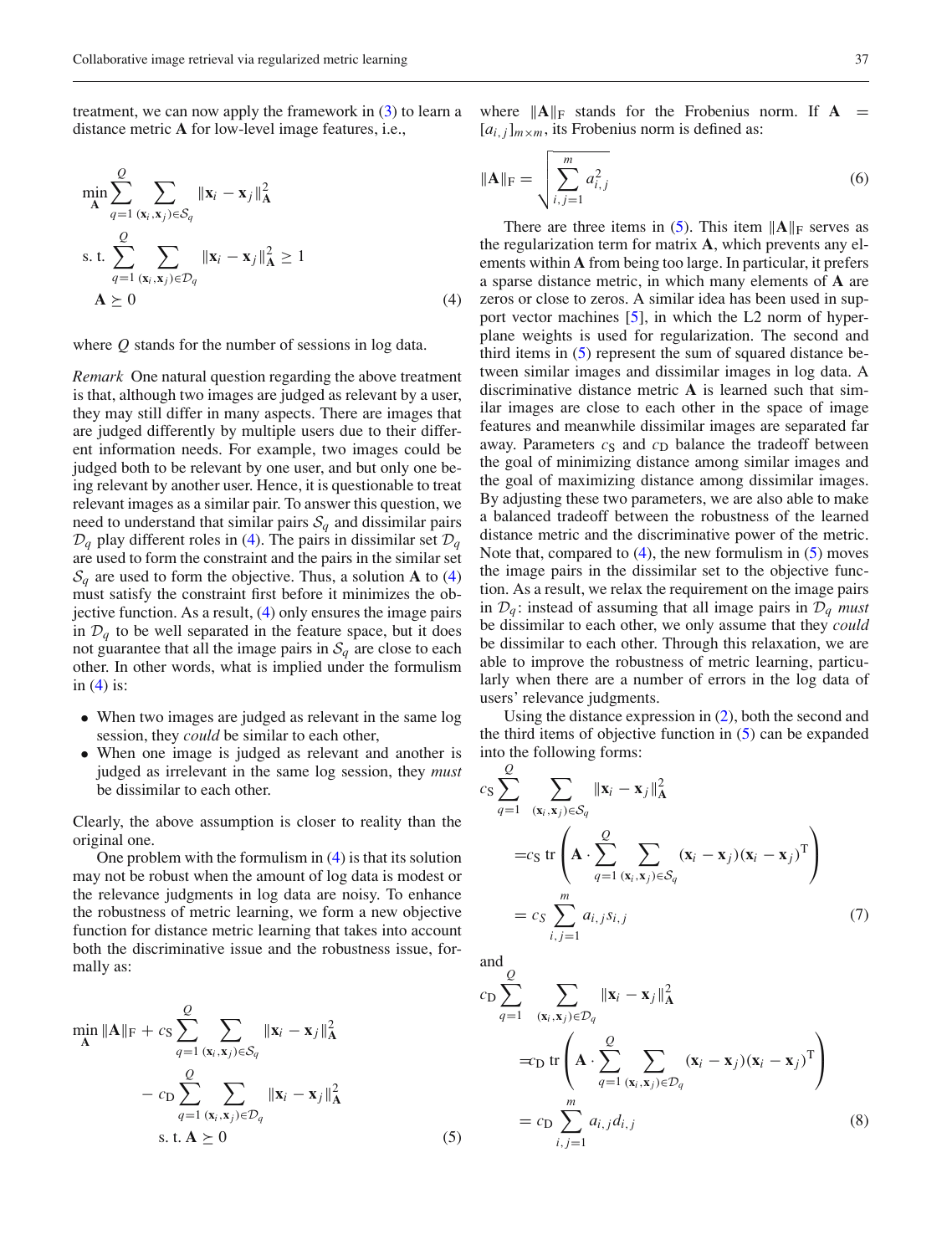where

$$
\mathbf{S} = [s_{i,j}]_{m \times m} = \sum_{q=1}^{Q} \sum_{(\mathbf{x}_i, \mathbf{x}_j) \in \mathcal{S}_q} (\mathbf{x}_i - \mathbf{x}_j) (\mathbf{x}_i - \mathbf{x}_j)^{\mathrm{T}}
$$

$$
\mathbf{D} = [d_{i,j}]_{m \times m} = \sum_{q=1}^{Q} \sum_{(\mathbf{x}_i, \mathbf{x}_j) \in \mathcal{D}_q} (\mathbf{x}_i - \mathbf{x}_j) (\mathbf{x}_i - \mathbf{x}_j)^{\mathrm{T}}
$$

As indicated in  $(7)$  and  $(8)$ , both terms are linear in matrix **A**.

Putting Eqs.  $(6)$ ,  $(7)$ , and  $(8)$  together, we have the final formulism for the regularized metric learning:

$$
\min_{\mathbf{A}} \left( \sum_{i,j=1}^{m} a_{i,j}^2 \right)^{1/2} + c_{\mathbf{S}} \sum_{i,j=1}^{m} a_{i,j} s_{i,j} - c_{\mathbf{D}} \sum_{i,j=1}^{m} a_{i,j} d_{i,j}
$$
\ns. t.  $\mathbf{A} \succeq 0$  (9)

To convert the above problem into the standard form, we introduce a slack variable *t* that upper bounds the Frobenius norm of matrix  $\bf{A}$ , which leads to an equivalent form of  $(9)$ , i.e.,

$$
\min_{\mathbf{A},t} t + c_{\mathbf{S}} \sum_{i,j=1}^{m} a_{i,j} s_{i,j} - c_{\mathbf{D}} \sum_{i,j=1}^{m} a_{i,j} d_{i,j}
$$
\n
$$
\text{s.t.} \left( \sum_{i,j=1}^{m} a_{i,j}^{2} \right)^{1/2} \leq t
$$
\n
$$
\mathbf{A} \geq 0 \tag{11}
$$

In the above optimization problem, the objective function is linear in both *t* and **A**. It has two constraints: the first constraint is called a second-order cone constraint [\[34\]](#page-10-14), and the second constraint is a positive semidefinite constraint. Both these two types of constraints are special forms of convex constraints. They have been well studied in the optimization theory [\[34\]](#page-10-14), and there exist very efficient solutions that guarantee to solve this problem in a polynomial time (i.e., polynomial in  $m^2$ , the square of the number of low-level image features). Note that, in the formulism in [11,](#page-3-0) we allow matrix **A** to be in *any* form as long as it is symmetric and positive definitive. In this work, an interior-point optimization method implemented in the SeDuMi [\[32](#page-10-15)] optimization toolbox is used to solve the optimization problem in [\(11\)](#page-3-0).

#### **4 Experiment methodology**

## 4.1 Testbed

The collection of COREL image CDs contains a large number of real world images with semantic annotations. It has been widely used in previous CBIR research. In this work, two testbeds with images from 20 categories and 50 categories were created. Each category contains 100 images and is associated with specific semantic meaning such as antique, cat, dog, and lizard, etc. Given a query image from the testbed, a retrieved image is considered to be relevant when it belongs to the same category of the query image. The average precision of top retrieved images is used to measure the quality of retrieved results. Despite that such a definition of relevance judgments may not accurately reflect the characteristics of relevance judgments by real-world users, it is able to avoid the subjectiveness in manual relevance judgments. Furthermore, it automates the process of evaluation and allows different approaches to be compared based on the same ground truth. In practice, this evaluation methodology has been adopted by many studies of image retrieval, such as [10–12, 14, 15, 17, 33].

#### 4.2 Low-level image feature representation

Low-level image feature representation is one of the key components for CBIR systems. Three types of visual features were used in this work, including color, edge, and texture. The same set of image features have been used in the previous research on image retrieval [\[15\]](#page-10-8).

- *Color* Three types of color moments were used: color mean, color variance, and color skewness in three different color channels (i.e., H, S, and V). Thus, totally nine different features were used to represent color information.
- *Edge* Edge features have been shown to be effective in CBIR since it provides information about shapes of different objects. The histogram for edge direction was first obtained by applying the Canny edge detector [\[19](#page-10-22)] to images. Then, the edge direction histogram was quantized into 18 bins of every 20 degrees, which resulted in totally 18 different edge features.
- *Texture* Texture is another type of popular feature used in CBIR . In this work, we used texture features based on wavelet transformation. The Discrete Wavelet Transformation (DWT) was first applied to images with a Daubechies-4 wavelet filter [\[31\]](#page-10-23). Three levels of wavelet decomposition were used to obtain ten subimages in different scales and orientations. One of the subimages is a subsampled average image of the original one and was discarded as it contains less useful information. The entropies of the other nine subimages were used to represent the texture information of images.

Therefore, altogether 36 features were used in this work to represent images.

## <span id="page-4-0"></span>4.3 Log data of users' relevance feedback

The log data of users' relevance feedback were collected from real-world users of a CBIR system that is developed in the Chinese University of Hong Kong. Ten researchers participated in this experiment. In our experiment, for each log session, a sample query image was randomly generated.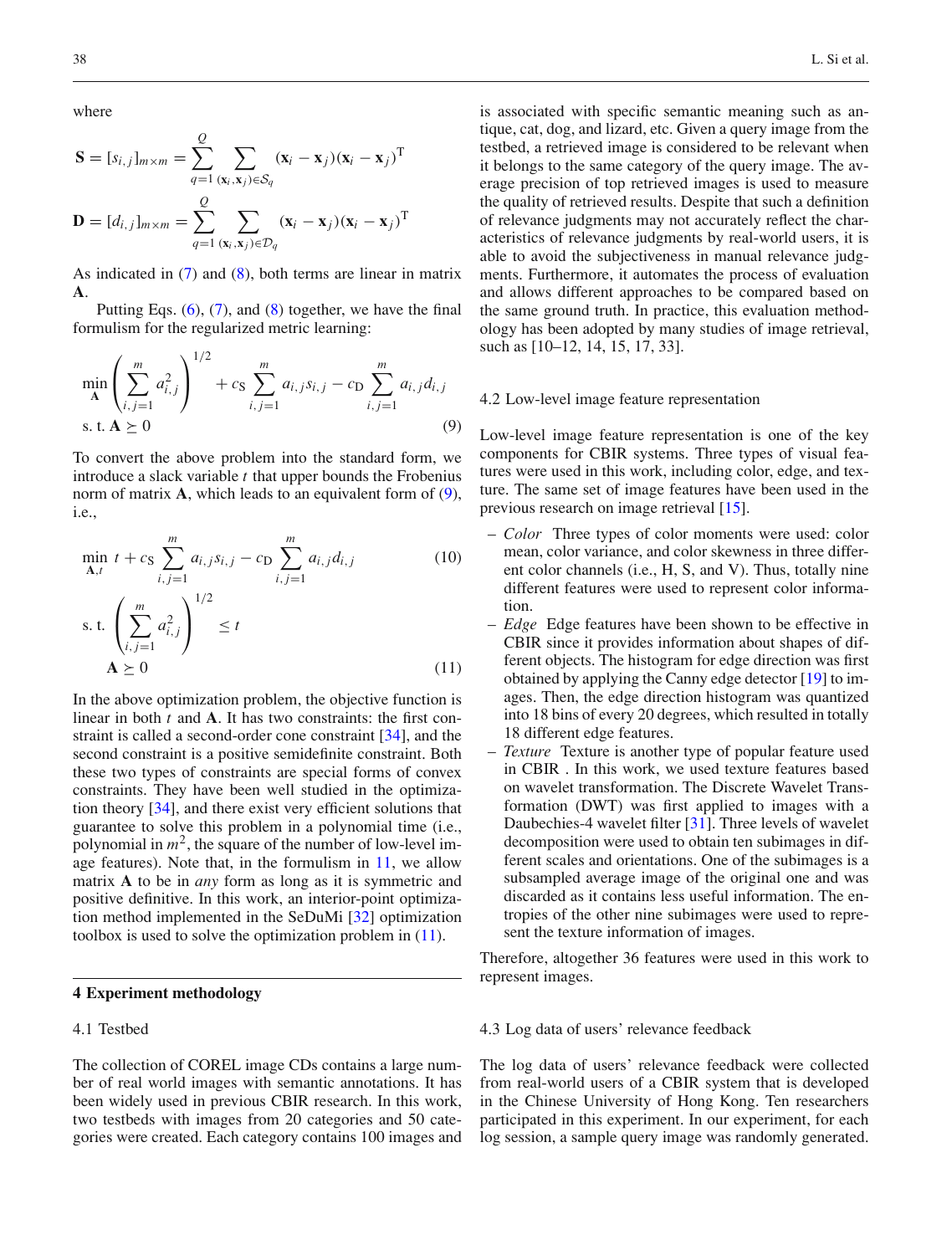Given the query image, the CBIR system did retrieval by computing the Euclidean distance between the query image and images in database. The top 20 most similar images were returned to users. Users provided relevance judgement for each returned image by judging if it is relevant to the query image. Each user was asked to provide ten or 15 log sessions on both the 20-category and the 50-category testbeds, respectively. All the feedback data from different log sessions were collected to build the users' log data.

An important issue for log data in real-world CBIR systems is that potentially users can make mistakes in judging the relevance of retrieved images. Thus, in reality there will be some amount of noise inside the log data of users' relevance feedback. Erroneous judgements can be caused by a variety of reasons, such as users' inconsistent and subjective judgments, and users' action mistakes. In order to evaluate the robustness of our algorithm, we collect log data with different amount of noises. The noise of log data is measured by its percentage of incorrect relevance judgments, i.e.,

$$
P_{\text{noise}} = \frac{\text{Total number of wrong judgments}}{N_l \times N_{\text{log}}} \times 100\%
$$

where  $N_l$  and  $N_{\text{log}}$  stand for the number of labeled examples acquired for each log session and the number of log sessions, respectively. To acquire log data with different amount of noise, we conduct experiments under two different setups. In the first setup, users' relevance judgments are collected under normal behaviors of users, which leads to relatively small numbers of mistakes. In the second setup, users are requested to provide feedback within a very short period of time, which leads to relatively higher mistakes. The reason for such a study is twofold: first, through this study, we are able to estimate the amount of noise that will be engaged in normal behaviors of real-world users; Second, the noisy log data is valuable to evaluate the robustness of our algorithms. Table [1](#page-5-0) shows the two sets of collected log data for both datasets with different amounts of noise from real-world users. In total, 100 log sessions are collected for the 20- Category and 150 log sessions for the 50-Category dataset. Based on these log data with different configurations, we will be able to evaluate the effectiveness, the robustness, and the scalability of our algorithm for metric learning.

We would like to emphasize that the log data used in this work is created by collecting judgments from real world users. This is different from the log data of simulated users in [\[11](#page-10-13)], which are generated by conducting automatic retrieval for sample query images and acquiring relevance judgments based on images' category information. The log data of simulated users in [\[11](#page-10-13)] did not consider the data noise problem, which makes it less representative for real world applications than the data used in this work.

## **5 Experimental results**

An extensive set of experimental results are presented in this section to illustrate the effectiveness, robustness, and scalability of our new regularized metric learning algorithm. Particularly, empirical studies were conducted to address the following three questions:

- 1. *How effective is our new algorithm in boosting the retrieval accuracy of a CBIR system by using the log data*? Experiments were conducted to compare the effectiveness of the distance metric learned by our new algorithm to the default Euclidean distance metric. We also compare the proposed metric learning algorithm to the algorithm in [\[35\]](#page-10-20) for image retrieval, and to the manifold learning algorithm for CBIR that also uses log data [\[11\]](#page-10-13).
- 2. *How does our new algorithm behave when the amount of users' relevance feedback is modest*? Experiments were conducted to study the effectiveness of our new algorithm by varying the size of the log data.
- 3. *How does our new algorithm behave when large amount of noise is present in the log data*? Experiments were conducted to study the effectiveness of our new algorithm with respect to different amount of noise.

## 5.1 Experiment I: effectiveness

Four algorithms are compared in this section for their accuracy of image retrieval:

- 1. A baseline CBIR system that uses the Euclidean distance metric and does not utilize users' log data. We refer to this algorithm as "Euclidean."
- 2. A CBIR system that uses the semantic representation learned from the manifold learning algorithm in [\[11](#page-10-13)]. We refer to this algorithm as "IML."
- 3. A CBIR system that uses the distance metric learned by the algorithm in [\[35](#page-10-20)]. We refer to this algorithm as "DML."
- 4. A CBIR system that uses the distance metric learned by the proposed regularized metric learning algorithm. We refer to this algorithm as "RDML."

<span id="page-5-0"></span>**Table 1** The characteristics of log data collected from the real-world users

|             | Normal log data |                                        | Noisy log data |                            |  |
|-------------|-----------------|----------------------------------------|----------------|----------------------------|--|
| Datasets    |                 | # Log sessions Noise $(P_{noise})$ (%) | # Log sessions | Noise $(P_{noise})$ $(\%)$ |  |
| 20-Category | 100             | 7.8                                    | 100            | 16.2                       |  |
| 50-Category | 150             |                                        | 150            | 17.1                       |  |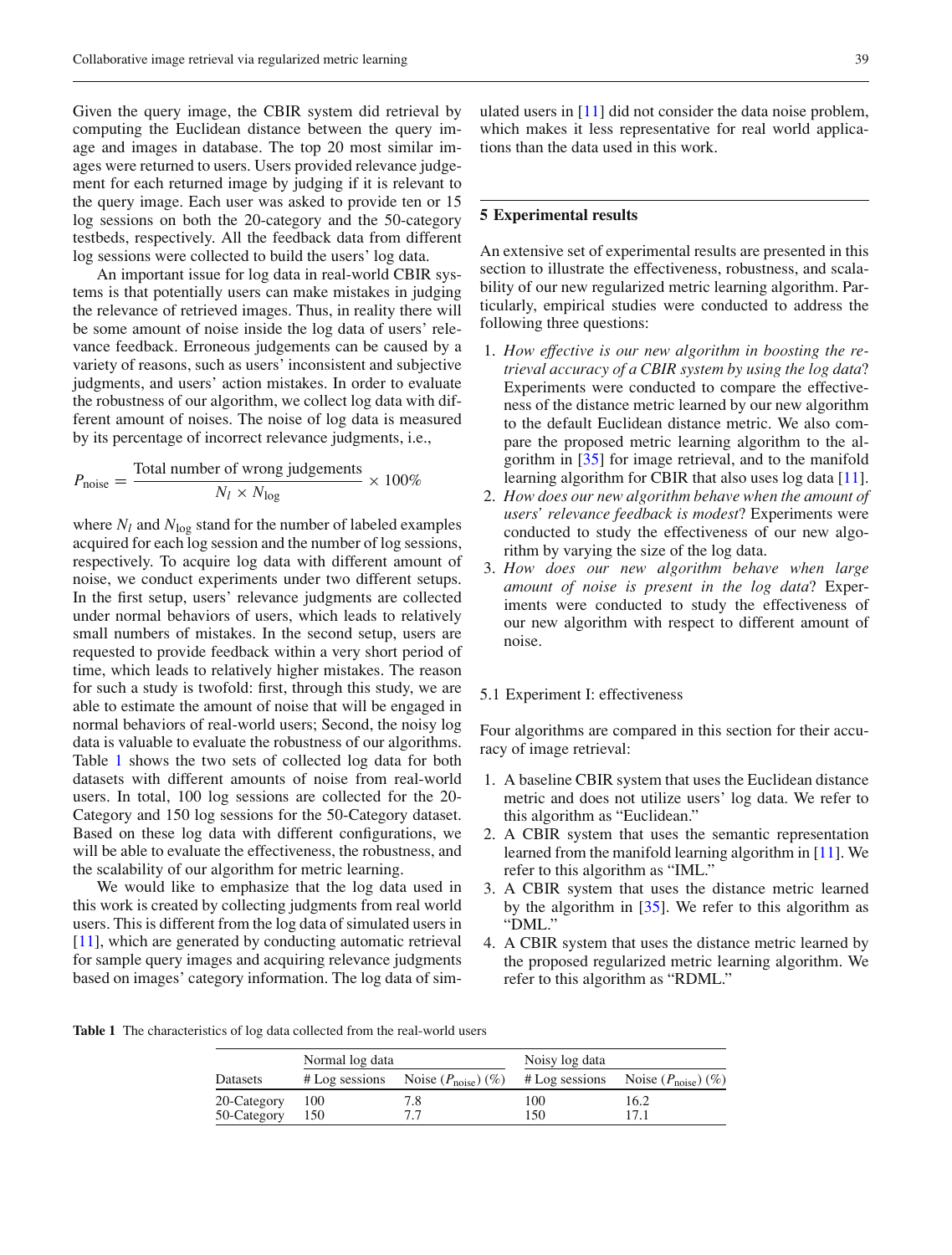| Top images  | 20          | 40          | 60           | 80          | 100           |
|-------------|-------------|-------------|--------------|-------------|---------------|
| Euclidean   | 39.91       | 32.72       | 28.83        | 26.47       | 24.47         |
| IML $(\% )$ | 42.66(6.9)  | 34.32(4.9)  | 30.00(4.1)   | 26.47(0.3)  | $23.80(-2.7)$ |
| DML $(\%)$  | 41.45(3.9)  | 34.89(6.6)  | 31.21(8.2)   | 28.63(8.5)  | 26.44(8.0)    |
| $RDML(\%)$  | 44.55(11.6) | 37.39(14.3) | 33.11 (14.8) | 30.13(14.1) | 27.82(13.7)   |

<span id="page-6-1"></span>**Table 2** Average precision (%) of top-ranked images on the 20-Category testbed over 2,000 queries<sup>a</sup>

<sup>a</sup>The relative improvement of algorithm IML, DML, and RDML over the baseline Euclidean is included in the parenthesis following the average accuracy

<span id="page-6-2"></span>**Table 3** Average precision (%) of top-ranked images on the 50-Category testbed over 5,000 queries<sup>a</sup>

| Top images  | 20            | 40            | 60.           | 80            | 100           |
|-------------|---------------|---------------|---------------|---------------|---------------|
| Euclidean   | 36.39         | 28.96         | 24.96         | 22.21         | 20.18         |
| IML $(\% )$ | $35.64(-2.1)$ | 29.16(0.7)    | $24.75(-0.8)$ | $21.68(-2.4)$ | $19.32(-4.3)$ |
| DML $(\%)$  | $33.52(-7.9)$ | $27.15(-6.3)$ | $23.77(-4.8)$ | $21.48(-3.3)$ | $19.74(-2.2)$ |
| RDML $(\%)$ | 40.36(10.9)   | 32.62(12.6)   | 28.24(13.1)   | 25.17(13.4)   | 22.86(13.3)   |

<sup>a</sup>The relative improvement of algorithm IML, DML, and RDML over the baseline Euclidean is included in the parenthesis following the average accuracy

All the algorithms were implemented with MATLAB. Specifically, for the implementation of the manifold learning algorithm for image retrieval (i.e., IML), we followed the procedure described in [\[11](#page-10-13)]. All the parameters in the algorithm IML were carefully tuned to achieve good retrieval accuracy. For the algorithm based on metric learning in [\[35\]](#page-10-20) (i.e., DML), we download the code from the web site of the author<sup>1</sup>, and slightly modified the downloaded code to fit it in the CBIR task. Finally, the proposed algorithm based on regularized metric learning (i.e., RDML) was implemented within MATLAB using the SeDuMi optimization toolbox [\[32](#page-10-15)] to solve the optimization problem in  $(11)$ . Parameter  $c_S$ in  $(11)$  was set to 0.15 and 0.1 for the 20-Catgory and the 50-Category testbeds, respectively. Another parameter  $c_D$  was set to be one third of *c*<sub>S</sub>.

The experiment in this section was conducted for the log data with small noise, i.e., 7.8% noise for the 20-Category testbed, and 7.7% noise for the 50-Category testbed. All the users' log data were used in this experiment, i.e., 100 and 150 log sessions for 20-Category and 50-Category testbeds, respectively. Every image in the database was used as a query image. The results of mean average precision for the top-ranked images are reported in Tables [2](#page-6-1) and [3.](#page-6-2) Several observations can be drawn from Tables [2](#page-6-1) and [3:](#page-6-2)

• Compared to the baseline model, the manifold learning method (IML) gains a small improvement for the 20- Category testbed, but it fails to improve the retrieval accuracy of CBIR for the 50-Category testbed. One possible explanation is that the IML method does not explicitly explore the Min/Max principle when it is using the log data. In particular, it is only able to exploit the images that have been judged as relevant and is unable to utilize the images judged as irrelevant. Note that the empirical results for the IML algorithm reported in this work is not consistent with the results reported in [\[11\]](#page-10-13), where the IML method achieves a significant improvement over the Euclidean distance metric. After consulting the authors for IML, we believe that the inconsistency could be attributed to different characteristics of log data used in these two studies. Not only was a much larger amount of users' log data used in [\[11\]](#page-10-13) than in this work, but also their log data did not include any noise. To further confirm the correctness of this explanation, we followed the same procedure described in [\[11\]](#page-10-13) and constructed similar log data of simulated users. We tested our implementation of the IML algorithm using the simulated log data and observed a similar amount of improvement as reported in [\[11](#page-10-13)]. Based on these results, we have confirmation that the IML algorithm works well when a large amount of log data is available. It may fail to improve the performance of CBIR when the size of log data is small.

- The distance metric learning (DML) algorithm does achieve certain amount of improvement over the baseline algorithm on the 20-Category testbed. But it performs consistently worse than the Euclidean distance on the 50-Category testbed. These results indicate that distance metric learned by the DML algorithm may not be robust and can suffer from the overfitting problem. This is because images from the 50-Category testbed are much more diverse than images from the 20-Category testbed. In contrast, the size of log data for the 50- Category testbed is only slightly larger than that for the 20-Category testbed. Thus, log data may not be sufficient for representing the diversity of the 50-Category testbed, which leads the DML algorithm to over-fit log data and therefore degrades the retrieval accuracy.
- Compared to the baseline method, the proposed algorithm for regularized distance metric learning (RDML) is able to consistently achieve more than 10% improvement in mean average precision for the top-ranked images. These results indicate that the RDML algorithm is more robust than the other two algorithms in boosting the retrieval accuracy of CBIR with log data. We attribute the success of the RDML algorithm to the combination of the discriminative training, which is based on

<span id="page-6-0"></span>http://www-2.cs.cmu.edu/ẽpxing/publication.html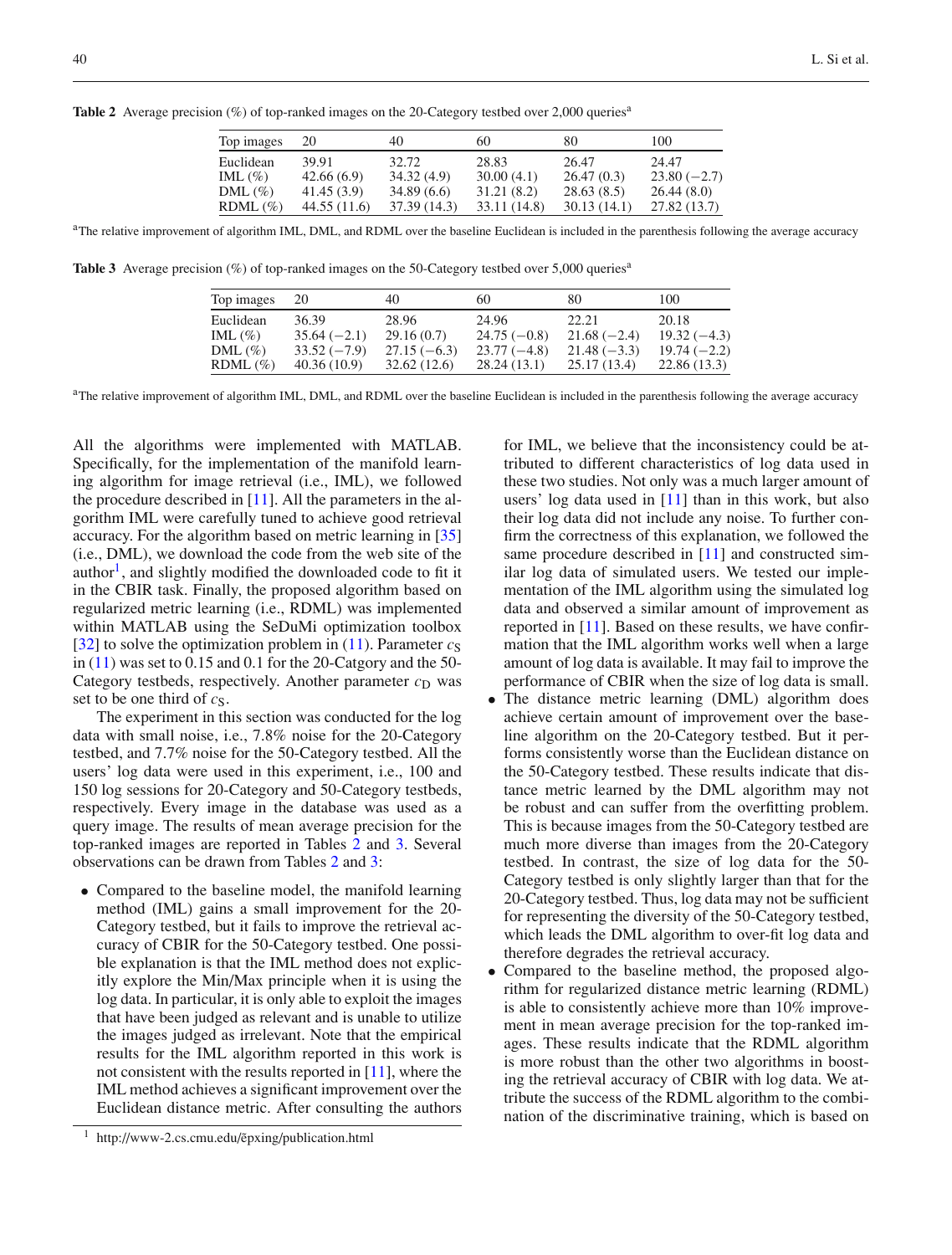

<span id="page-7-0"></span>**Fig. 1** The retrieval results of top-5 returned images of a sample query image (the first one in the next two rows) for CBIR systems with either the Euclidean distance metric (*first row*) or the distance metric learned by RDML (*second row*)

the Min/Max principle, and the regularization procedure, which results in more robust distance metric.

To further illustrate the behavior of the RDML algorithm, we list the retrieval results of a sample query image in Fig. [1.](#page-7-0) The first row of Fig. [1](#page-7-0) shows the top-5 returned images from the CBIR system using Euclidean distance metric, while the second row represents the results by the CBIR system using the distance metric learned by the RDML algorithm. The first image of each row is the sample query image. It can be seen that the CBIR system using Euclidean metric only acquired two relevant images (including the query image) out of top five returned images, while the CBIR system using the RDML algorithm did a better work by retrieving two more relevant images (the fourth one and the fifth image on the second row).

#### 5.2 Experiment II: efficiency and scalability

In addition to being more effective than the IML and the DML algorithm, the RDML algorithm can also be computed substantially more efficiently than the other two algorithms and is scalable to the size of log data. To manifest the efficiency and scalability of the proposed algorithm, we conducted a set of experiments to show the training time of these three algorithms. All the algorithms were run on a Windows XP operation system that is powered by a 2.0 GHz PC with 1 GB physical memory. The training times of these three algorithms are shown in Table [4.](#page-7-1) As indicated

<span id="page-7-1"></span>**Table 4** The training time cost (CPU seconds) of three algorithms on 20-Category (100 log sessions) and 50-Category (150 log sessions) testbeds

| Algorithm   | IMI.  | DML.   | RDML |
|-------------|-------|--------|------|
| 20-Category | 82.5  | 3.227  | 19.2 |
| 50-Category | 2.864 | 12.341 | 20.5 |

in Table [4,](#page-7-1) the RDML algorithm can be trained much more efficiently than the other two algorithms for both testbeds. Particularly, two observations can be drawn from Table [4:](#page-7-1)

- The RDML algorithm is significantly more efficient than the DML algorithm. For both datasets, the training cost of the DML algorithm is at least two orders larger than that of the RDML algorithm. Note that both algorithms try to learn the distance metric **A** from the same log data and therefore have the same problem size. The RDML algorithm is more efficient than the DML algorithm because its related optimization problem can be solved efficiently by the semidefinite programming technique, while the DML algorithm has to solve a general convex programming problem that is usually much more timeconsuming.
- The RDML algorithm is significantly more scalable to the size of log data than the IML algorithm. For the 20-Category testbed, both the IML algorithm and the RDML algorithm have similar training cost. However, for the 50-Category testbed, the training cost for the IML algorithm shoots up to about 3,000 s. Whereas the RDML algorithm is able to maintain its training cost almost unchanged between the 20-Category and the 50- Category. This is because the IML algorithm needs to solve a generalized eigenvalue decomposition problem [\[11\]](#page-10-13), in which the problem size is not only dependent on the number of image features, but also dependent on the number of images in log data. Given the computational complexity of principal eigenvectors is of the order of  $n<sup>3</sup>$ where  $n$  is the number of variables, the IML algorithm cannot scale up to the size of log data. In contrast, the problem size for the RDML algorithm, only depends on the number of image features, thus is the same for both testbeds. As a result, regardless of the size of log data, the problem sizes of the RDML algorithm are the same, which leads to unchanged training cost.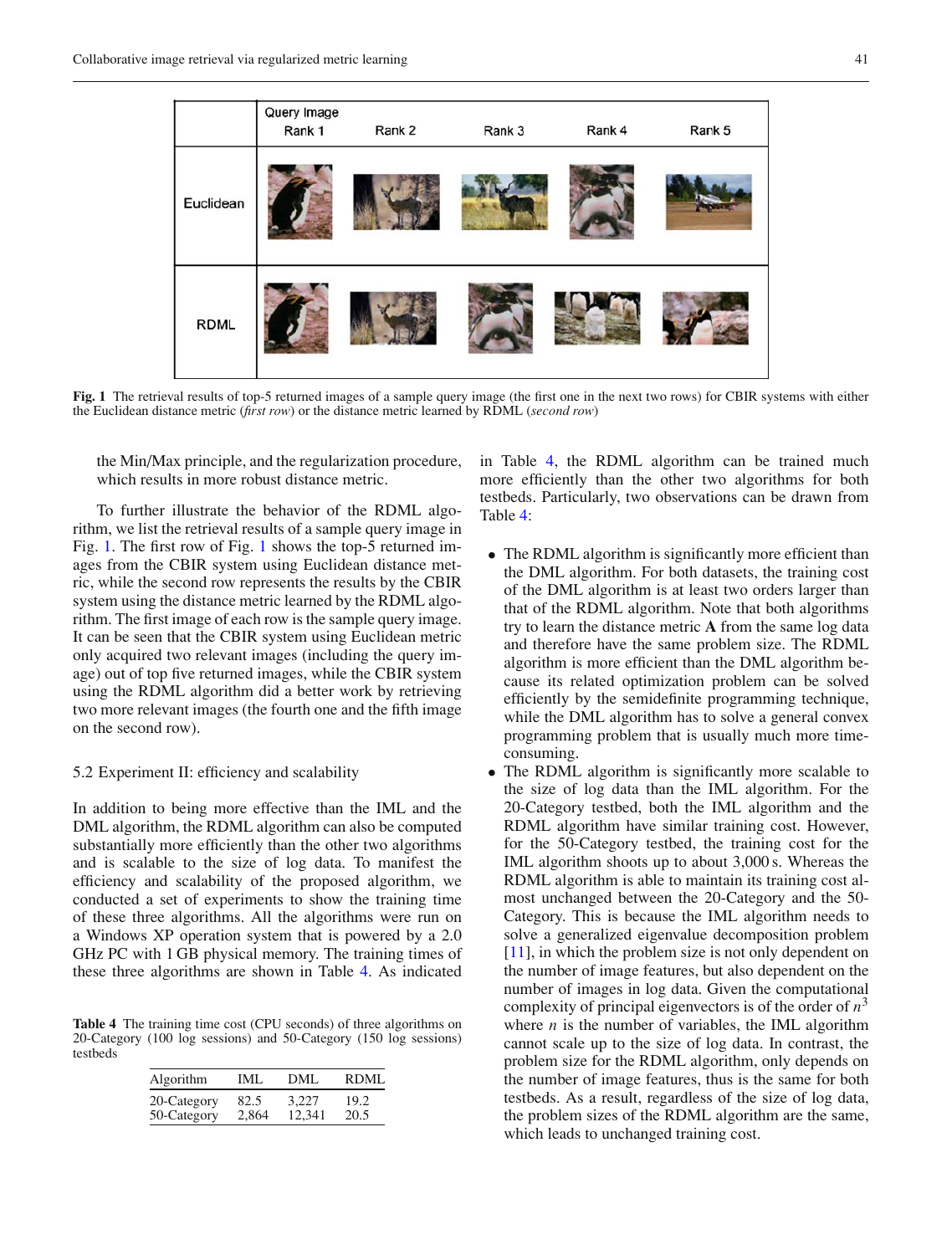| Top images              | 20            | 40            | 60            | 80             | 100            |
|-------------------------|---------------|---------------|---------------|----------------|----------------|
| Euclidean               | 39.91         | 32.72         | 28.83         | 26.47          | 24.47          |
| IML $(\#Log 67)$ $(\%)$ | $39.01(-2.3)$ | $31.49(-3.8)$ | $27.64(-4.1)$ | $24.75(-6.5)$  | $22.43(-8.3)$  |
| DML $(\#Log 67) (\%)$   | 41.03(2.8)    | 34.73(6.1)    | 31.26(8.4)    | 28.67(8.3)     | 26.47(8.2)     |
| RDML $(\#Log 67) (\%)$  | 43.80(9.7)    | 36.15(10.5)   | 32.00(11.0)   | 29.20(10.6)    | 26.89(9.9)     |
| IML $(\#Log 33)$ $(\%)$ | $36.64(-8.2)$ | $29.72(-9.2)$ | $25.99(-9.9)$ | $23.41(-11.6)$ | $21.53(-12.0)$ |
| DML $(\#Log 33)$ $(\%)$ | $38.13(-4.5)$ | $31.99(-2.2)$ | $28.69(-0.5)$ | $26.34(-0.5)$  | $24.50(-0.1)$  |
| RDML $(\#Log 33)(\%)$   | 42.56(6.6)    | 35.12(7.3)    | 31.01 (7.5)   | 28.17 (6.7)    | 26.11(6.7)     |

<span id="page-8-0"></span>**Table 5** Average precision (%) of top-ranked images on the 20-Category testbed for IML, DML, and RMDL algorithm using small amounts of log data<sup>a</sup>

<sup>a</sup>The relative improvement of algorithm over the baseline Euclidean is included in the parenthesis following the average accuracy

<span id="page-8-1"></span>Table 6 Average precision (%) of top-ranked images on the 50-Category testbed for IML, DML, and RMDL using small amounts of log data<sup>a</sup>

| Top images              | 20             | 40             | 60             | 80             | 100            |
|-------------------------|----------------|----------------|----------------|----------------|----------------|
| Euclidean               | 36.39          | 28.96          | 24.96          | 22.21          | 20.18          |
| IML $(\#Log 100)(\%)$   | $34.25(-5.8)$  | $27.65(-4.5)$  | $23.34(-6.5)$  | $20.69(-6.8)$  | $18.49(-8.4)$  |
| DML (#Log 100) $(\%)$   | $33.53(-7.9)$  | $26.84(-7.3)$  | $23.28(-6.7)$  | $20.93(-5.8)$  | $19.21(-4.8)$  |
| RDML $(\#Log 100)(\%)$  | 39.10 (7.4)    | 31.62(9.2)     | 27.28(9.3)     | 24.30(9.4)     | 22.02(9.2)     |
| IML $(\#Log 50)$ $(\%)$ | $32.95(-9.5)$  | $26.87(-7.2)$  | $22.92(-8.2)$  | $20.35(-8.4)$  | $18.25(-9.6)$  |
| DML $(\#Log 50)(\%)$    | $29.78(-18.2)$ | $23.26(-19.7)$ | $19.86(-20.4)$ | $17.70(-20.3)$ | $16.13(-20.1)$ |
| RDML $(\#Log 50) (\%)$  | 38.96 (7.1)    | 31.44(8.6)     | 27.08(8.5)     | 24.09(8.5)     | 21.76(7.9)     |

<sup>a</sup>The relative improvement over the baseline Euclidean is included in the parenthesis following the average accuracy

## 5.3 Experiment III: different size of log data

In real-world CBIR applications, it may be difficult to acquire large amount of users' log data. This issue is especially important in the early stage of system development. It is also important when the target images are not popular and are only equipped with a few relevance judgments. In this case, the CBIR system has to provide retrieval service with limited amount of log data. A set of experiments was designed in this section to show the behavior of the RMDL algorithm together with the IML and the DML algorithm in response to different size of log data. Different from the experiments presented in the previous sections, where all users' log data are used, in this section, all the algorithms were trained with only part of users' log data. In particular, it was trained with one-third and two-third users' log data for both testbeds. The empirical results are shown in Tables [5](#page-8-0) and [6.](#page-8-1)

It can be seen from these two tables that the advantage of the RMDL algorithm over the baseline algorithm using Euclidean distance metric decreases with less training data. However, even with very limited amount of training data, i.e., 33 log sessions for 20-Category and 50 log sessions for 50-Category, the RDML algorithm is still capable to gain notable improvement over the baseline model, which is about 7% for 20-Category and about 8% for 50-Category. Compared to the RDML algorithm, the IML algorithm and the DML algorithm suffer from substantially more degradation in the retrieval accuracy. In fact, for most cases when a small amount of log data is present, both the IML algorithm and the DML algorithm perform even worse than the straightforward Euclidean distance. In sum, this set of experiments demonstrates the robustness of the RDML algorithm in improving content-based image retrieval with the limited amount of users' log data, which can be important for realworld CBIR systems.

## 5.4 Experiment IV: noisy log data

Another practical problem with real-world CBIR applications is that the log data of user feedback are inevitable to contain certain amount of noise. The experimental results in previous sections have demonstrated that the RMDL algorithm is able to boost the retrieval results of a CBIR system when log data have only a small amount of noise. It is interesting to investigate the behavior of the RMDL algorithm when more noise is present in the log data of users' relevance feedback.

Experiments were conducted on both the 20-Category and the 50-Category testbeds using the log data that contain a large amount of noise. The details of users' log data with large noise have been described in Sect. [4.3.](#page-4-0) The experiment results for two testbeds using the RMDL algorithm are shown in Tables [7](#page-9-0) and [8,](#page-9-1) respectively. It can be seen from the experiment results that the noise in users' log data does have a significant impact on the retrieval accuracy, which is consistent with our expectation. However, even when the noisy log data that contain over 15% incorrect relevance judgments, the RMDL algorithm still shows a consistent improvement over the baseline method using the Euclidean distance metric, although the improvement is small. In contrast, both the IML algorithm and the DML algorithm fail to improve the performance over the Euclidean distance when the log data is noisy. These results indicate the robustness of our new algorithm, which again is important for real-world CBIR applications.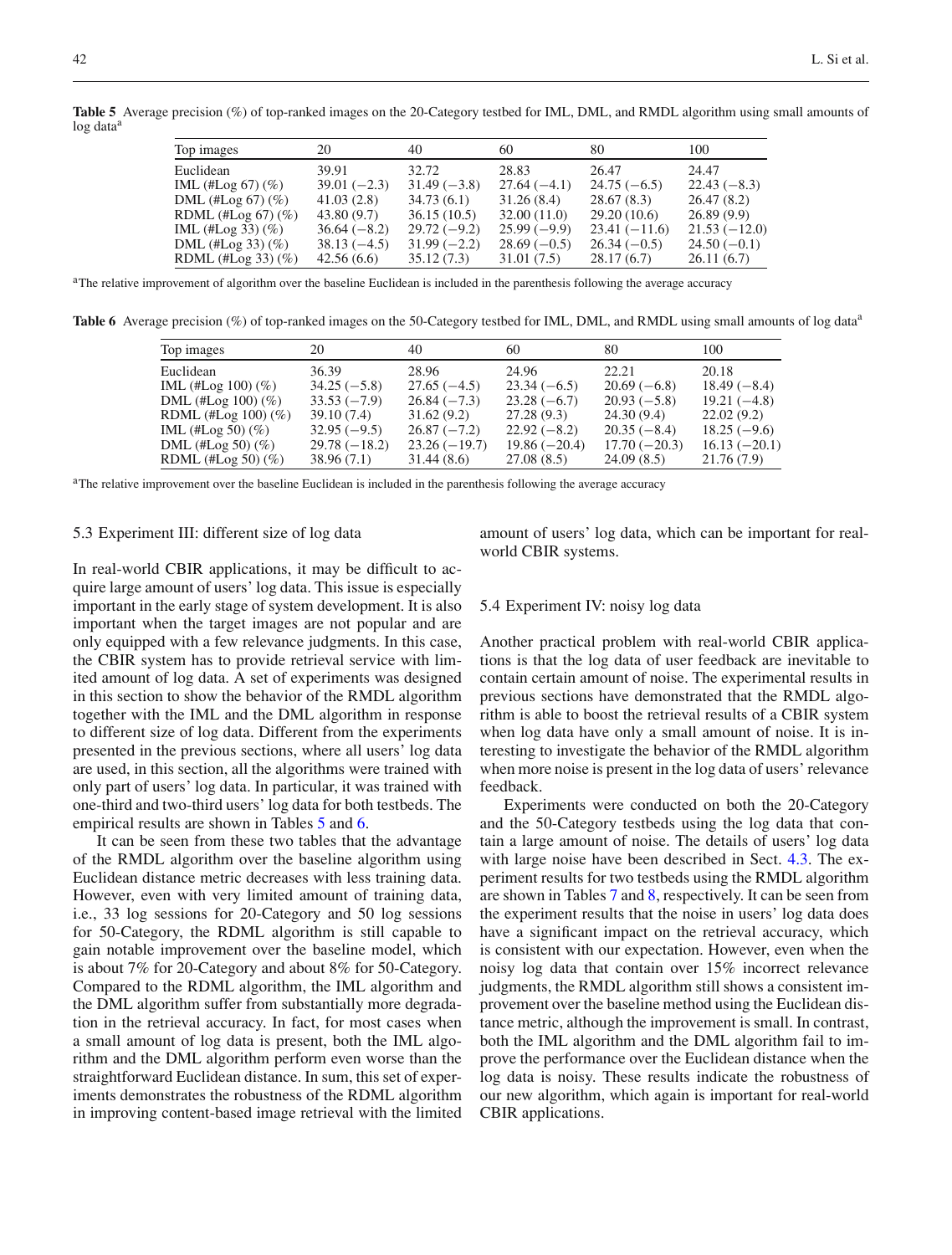<span id="page-9-0"></span>Table 7 Average precision (%) of top-ranked images on the 20-Category testbed for IML, DML, and RMDL using noisy log data<sup>a</sup>

| Top images                 | 20            | 40            | 60             | 80             | 100            |
|----------------------------|---------------|---------------|----------------|----------------|----------------|
| Euclidean                  | 39.91         | 32.72         | 28.83          | 26.47          | 24.47          |
| IML (large noise) $(\% )$  | $37.94(-4.9)$ | $30.14(-7.9)$ | $25.93(-10.1)$ | $23.56(-11.0)$ | $21.97(-10.2)$ |
| DML (large noise) $(\% )$  | $38.62(-3.2)$ | $32.32(-1.2)$ | 28.95(0.4)     | 26.61(0.8)     | 24.62(0.6)     |
| RDML (large noise) $(\% )$ | 41.19(3.2)    | 34.15(4.4)    | 30.40(5.4)     | 27.92(5.8)     | 25.89(5.8)     |

aThe relative improvement over the baseline Euclidean is included in the parenthesis following the average accuracy

<span id="page-9-1"></span>**Table 8** Average precision (%) of top-ranked images on the 50-Category testbed for IML, DML, and RMDL using noisy log data<sup>a</sup>

| Top images                 | 20            | 40            | 60            | 80            | 100           |
|----------------------------|---------------|---------------|---------------|---------------|---------------|
| Euclidean                  | 36.39         | 28.96         | 24.96         | 22.21         | 20.18         |
| IML (large noise) $(\% )$  | $33.80(-7.1)$ | $27.30(-5.8)$ | $23.56(-5.0)$ | $20.65(-6.7)$ | $18.36(-8.1)$ |
| DML (large noise) $(\%)$   | $32.85(-9.7)$ | $26.95(-7.0)$ | $23.55(-5.7)$ | $21.22(-4.5)$ | $19.49(-3.4)$ |
| RDML (large noise) $(\% )$ | 37.45(2.9)    | 29.97(3.5)    | 25.84(3.5)    | 22.99(3.5)    | 20.87(3.4)    |

aThe relative improvement over the baseline Euclidean is included in the parenthesis following the average accuracy

## **6 Limitation and future work**

Based on the promising results achieved from the above extensive empirical evaluations, we conclude that the regularized metric learning algorithm is effective for improving the performance of CBIR systems by integrating the log data of users' relevance feedback. Through the regularization mechanism, the learned distance metric is more robust. By formulating the learning problem into a semidefinite programming problem, it can be solved efficiently and is scalable to the size of log data. However, it is necessary to address the limitation and the challenging issues with the proposed algorithm as well as feasible directions for solving these problems in our future work.

First, we realize that the selection of parameter  $c_S$  and  $c<sub>D</sub>$  in the proposed algorithm is important to its retrieval performance. Although our empirical approach for choosing  $c_S$  and  $c_D$  has resulted in good performance, we plan to investigate other principled approaches for effectively tuning these two parameters. One potential approach is to automatically determine these two parameters using the crossvalidation method. It divides the log data into 20%/80% partitions where 80% of the data is used for training and 20% for validation. The optimal values of  $c_S$  and  $c_D$  are found by maximizing the retrieval accuracy of the validation set.

Second, although our algorithm is robust to the noise present in the log data, the degradation in the retrieval accuracy caused by erroneous judgments is still quite significant. Hence, in the future, we plan to consider more sophisticated regularization approaches for metric learning, such as manifold regularization [\[2\]](#page-10-24).

Third, in the proposed algorithm, a single distance metric is learned to describe the similarity between *any* two images. Given a heterogeneous collection that consists of multiple different types of images, a single distance metric may not be sufficient to account for diverse types of similarity functions. In the future, some interesting extensions can be naturally derived from our work. One possible way is to learn multiple query-dependent distance metrics with respect to different query types, which is similar to the idea of *query classification based retrieval* [\[8\]](#page-10-21) in document information retrieval. Moreover, we may also learn multiple userdependent distance metrics if users' preferences are available.

#### **7 Conclusions**

Content-based image retrieval (CBIR) has been an active research topic for many years. However, its retrieval accuracy is still not satisfactory due to the semantic gap between lowlevel image feature representation and high-level image semantic meaning. This paper proposes a novel algorithm for distance metric learning, which boosts the retrieval accuracy of CBIR by taking advantage of the log data of users' relevance judgments. A regularization mechanism is used in the proposed algorithm to improve the robustness of solutions, when the log data is small and noisy. Meanwhile, it is formulated as a positive semidefinite programming problem, which can be solved efficiently and therefore is scalable to the size of log data.

Experiment results have shown that the proposed algorithm for regularized distance metric learning substantially improves the retrieval accuracy of the baseline CBIR system that uses the Euclidean distance metric. It is also more effective and more efficient than two alternative algorithms that also utilize the log data to enhance image retrieval. More empirical studies indicate that the new algorithm gains notable improvement even with limited amount of users' log data. Furthermore, the new algorithm is rather robust to work in the environment where the log data is noisy and contains a number of erroneous judgments.

In sum, the new algorithm for regularized distance metric learning has a nice theoretical formalization and generates better empirical results than several other approaches. It can be computed efficiently with large-scale CBIR system and also works well in CBIR systems when users' log